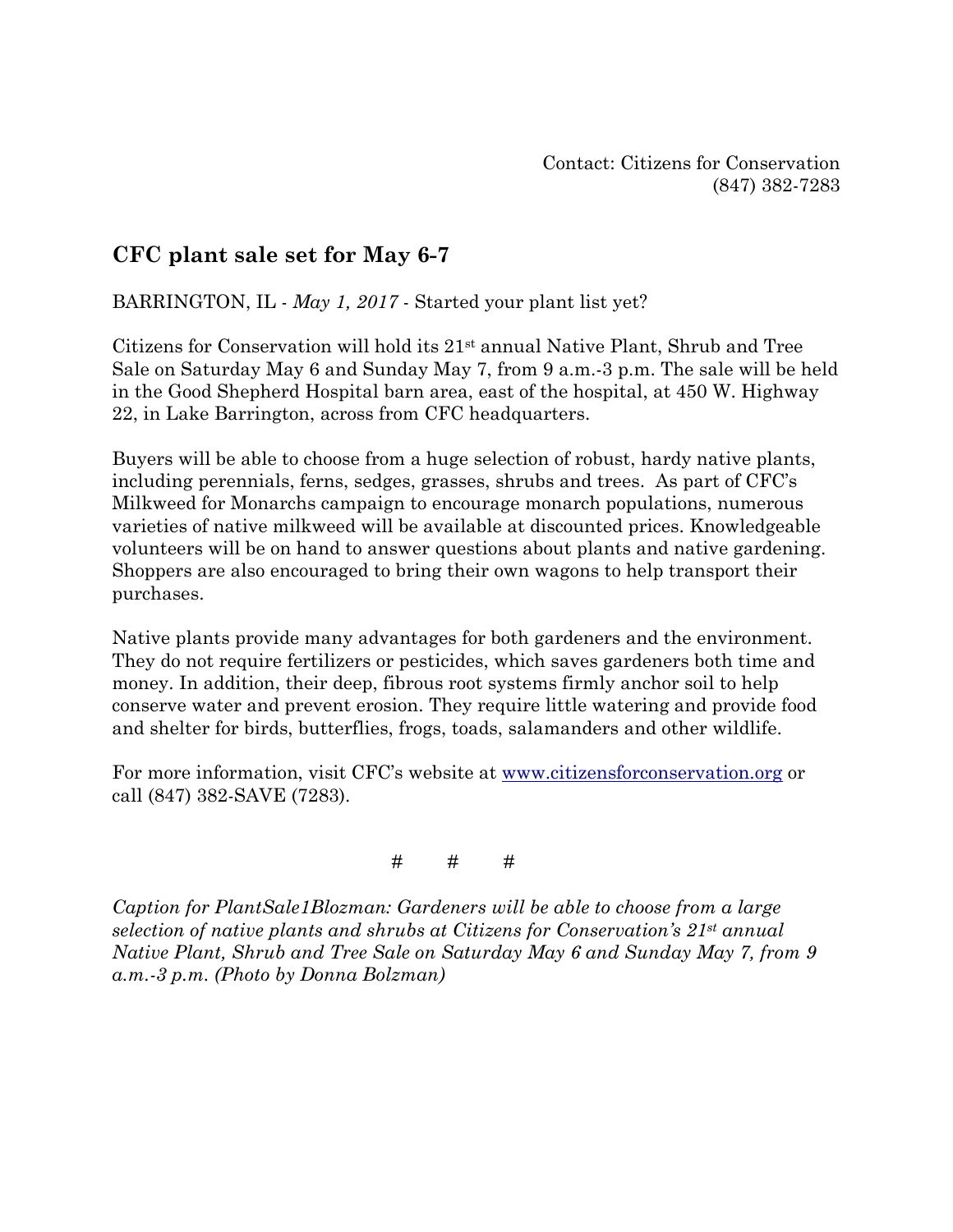## **Skies, creeks and camps: CFC offers programs for youth and young adults**

BARRINGTON, IL - *May 1, 2017* - Citizens for Conservation (CFC) is offering a variety of learning experiences for youth and young adults in May and June. These include:

**Astronomy Class, Friday, May 5; 7-9 p.m.** The Northwest Suburban Astronomy Club will provide telescopes to view the night skies through telescopes. This class is open to middle and high school students. Class is free for CFC members; \$5 for nonmembers.

**Seining Illinois Creeks, Saturday, May 13 – 1-4 p.m.** High school students will have a chance to conduct a hands-on survey of aquatic life, including fish, insects, amphibians and other creatures. Participants will learn about the biodiversity of area streams and rivers by wading and using nets to collect and identify. Class is free for CFC members; \$5 for nonmembers.

**Beginning Naturalists Camp, June 12-16; 9-11:30 a.m.** This camp, for ages 4 to 6, will introduce young scientists to local plants, animals and habitats. Campers will take daily hikes, observe nature, learn about habitats and make nature crafts. Camp fee is \$100 for CFC members; \$150 for nonmembers.

**Junior Naturalists Camp, June 19-23; 9-11:30 a.m.** This camp, for ages 7-10, focuses on nature, conservation and ecosystems through daily experiences in different habitats. Campers take nature hikes, collect and observe various specimens, use scientific tools, and create crafts and journals to reflect daily learning. Camp fee is \$100 for CFC members; \$150 for nonmembers**.** 

**All classes meet at Citizens for Conservation, 459 W.** Hwy. 22, Barrington. For more information, call CFC at (847) 382-7283 or visit [www.citizensforconservation.org.](http://www.citizensforconservation.org/)

*Caption for SeiningJBodkin: High school students can learn about the biodiversity of area streams and rivers at Citizens for Conservation's "Seining Illinois Creeks" class, Saturday, May 13, from 1-4 p.m. (Photo by Jim Bodkin)*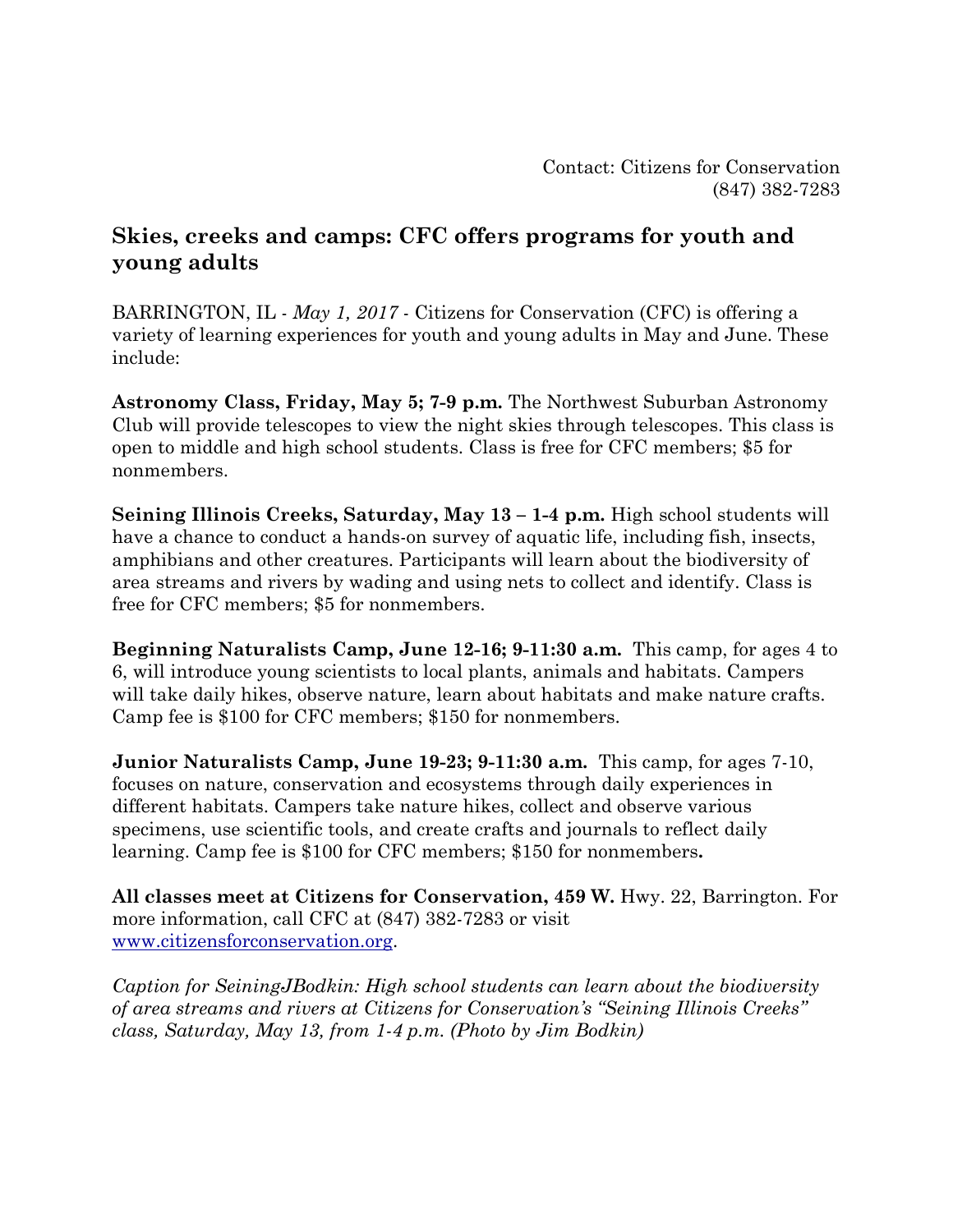## **Wendy Paulson bird walks welcome spring and summer**

BARRINGTON, IL - *May 1, 2017* - Spring bird walks with naturalist Wendy Paulson have begun. Walks are sponsored by Citizens for Conservation and Audubon Great Lakes.

Dates for the walks, which will run through June, are:

May 5, 7:30 a.m. — Baker's Lake (meet at the parking lot on Highland Ave. south of Hillside Ave.)

May 12, 7:30 a.m. – Camp Reinberg (entrance on east side of Quentin between Dundee and Lake Cook Road.)

May 19, 7:30 a.m.—Beverly Lake (parking lot on the north side of Higgins Road/Rt. 72, east of Rt. 25, west of Beverly Road)

May 24, 7:30 a.m. — Penny Road South (meet at Penny Road Pond parking lot, less than a mile west of Old Sutton/Penny Road intersection)

June 2, 7 a.m.—Headwaters (parking lot on Wichman Road off north side of Rt. 72; a half mile west of Rt. 59)

June 9, 7 a.m.—Galloping Hill (meet at Penny Road Pond parking lot, less than a mile west of Old Sutton/Penny Road intersection)

June 18, 5:00 p.m. – Galloping Hill (as above)

The hikes on May 19, May 24, June 10, June 2, June 9 and June 18 will be more strenuous.

The walks are free and open to the public although spaces are limited, and RSVPs are required. Waterproof boots are strongly recommended, and participants should bring binoculars. Please RSVP and provide contact information to Daniel Jacobson (312) 453-0230, ext. 2002 or [djacobson@audubon.org.](mailto:djacobson@audubon.org) Participants should check the CFC website [\(www.citizensforconservation.org\)](http://www.citizensforconservation.org/) for last-minute changes.